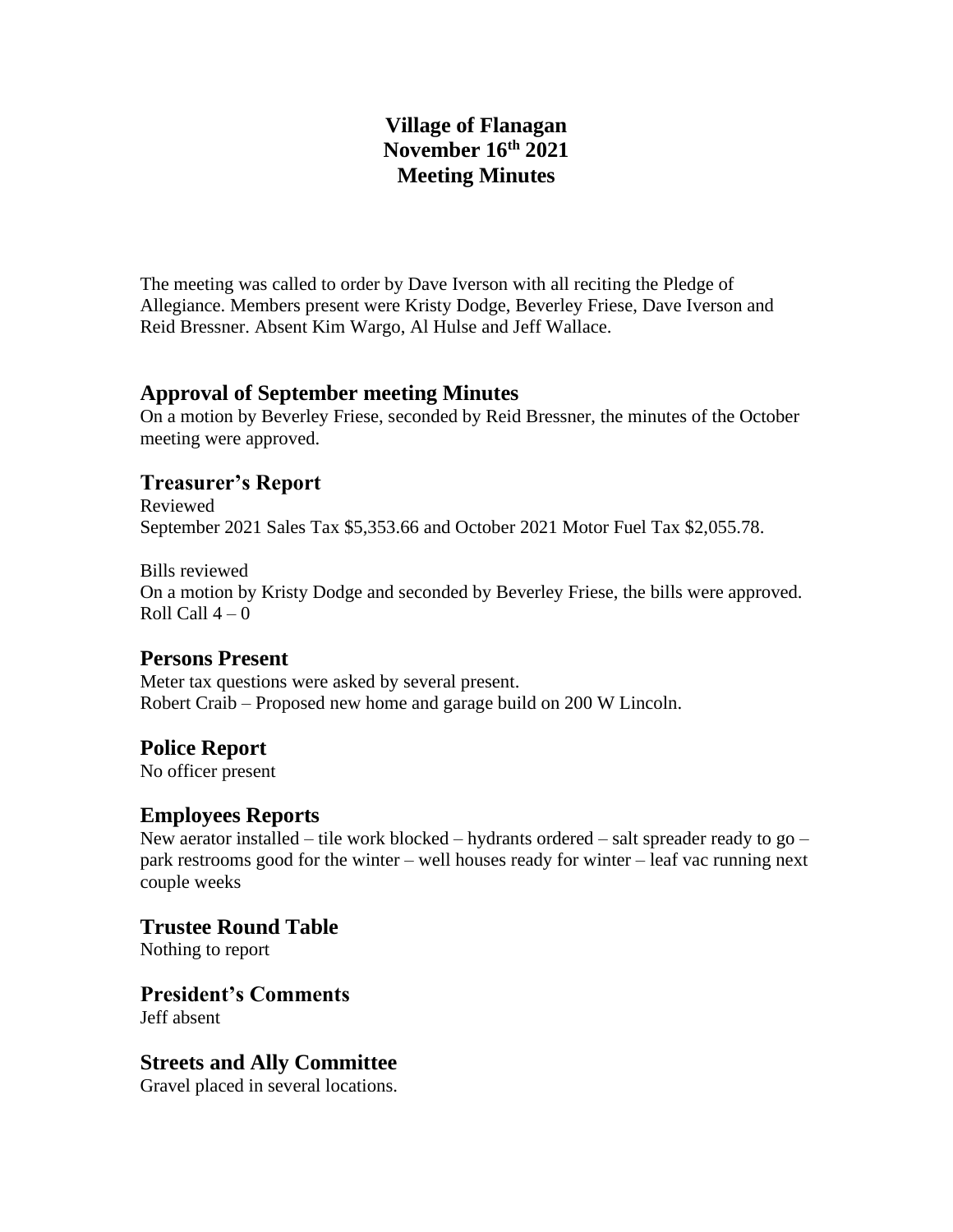### **Personnel Committee**

Employee resignation – list the position available on website etc.

#### **Zoning/Building/Ordinance Committee**

Nothing to report

#### **F.I.T. Team**

Christmas tree going up needs helpers – school allowing parking lot for parade start

#### **Open Business**

200 W Lincoln

Tile reroute for south subdivision needs bids next meeting

504 S Main nuisance(garage) – posted paper on door(gone) – need company to take down(get bids) – make sure safe to tear down(power etc) – pull meter

#### **New Business**

Tax Levy 21-05 – 4% increase from last year – approved last meeting

New Hire Pay Rate – post position

Liquor license The Falcon's Nest LLC – needs signed and notarized before approval – Special meeting set for Monday November 22nd 2021 @ 5pm for vote

On a motion by Reid Bressner, seconded by Beverley Friese, the meeting was adjourned.

Village Clerk Abbi L. Tower-Simpkins